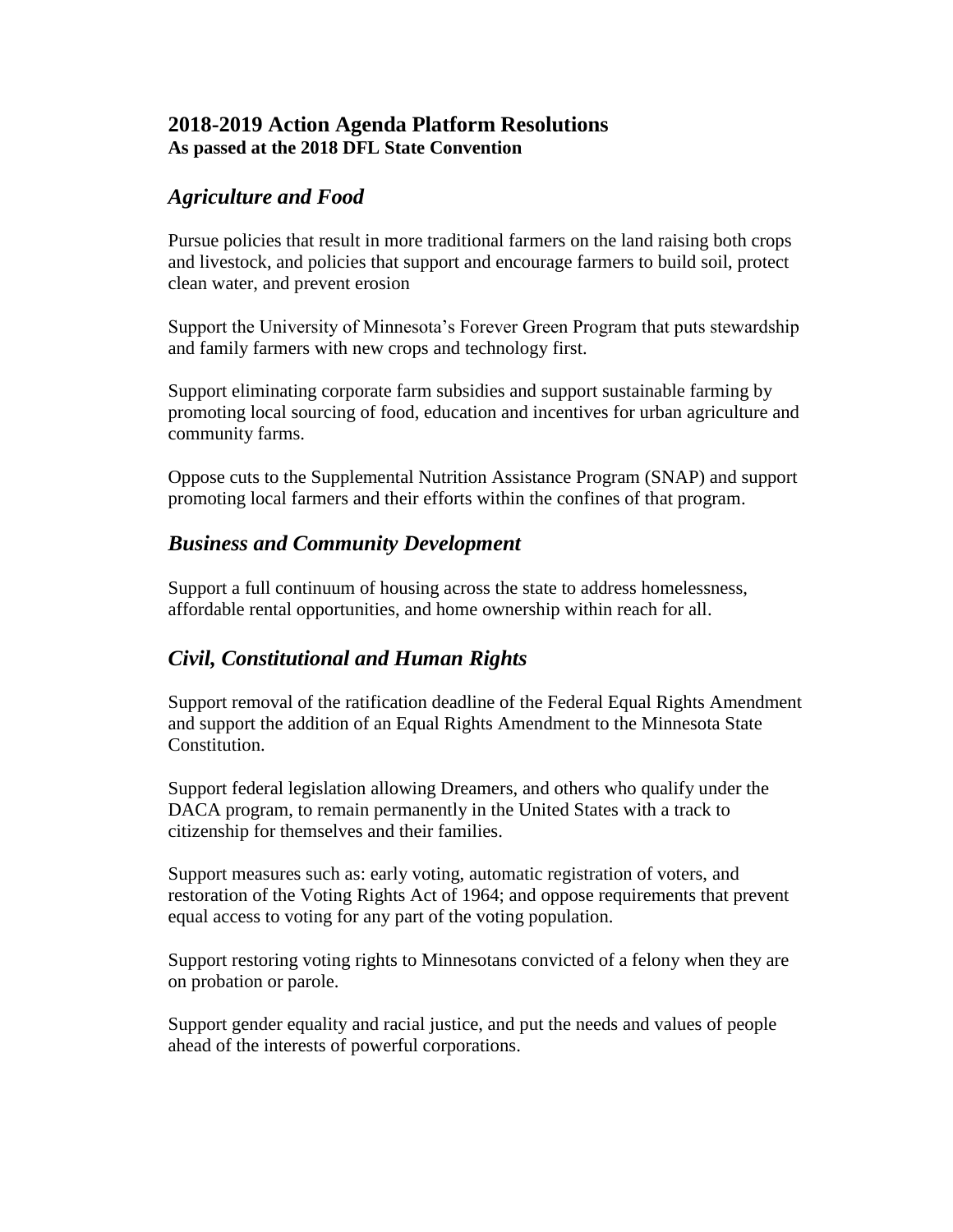Support the legalization, regulation, and taxation of marijuana in a manner similar to that of tobacco or alcohol.

Support pardoning those currently incarcerated for cannabis-related offenses and expunging the records of those convicted of cannabis-related offenses.

Support cities and counties throughout Minnesota adopting Sanctuary City policies to protect immigrant community members and urge the Governor and Legislature to declare Minnesota a Sanctuary State to protect immigrant community members statewide.

Support strong policies to help fund legal resources for immigrants threatened with deportation and enact strong policies to prevent the conscription of local resources to enforce federal immigration policy.

Support a comprehensive immigration reform offering a clear path to citizenship for the almost 12 million undocumented immigrants.

Prioritize and invest in resources to address sexual harassment in all settings, including prevention, training, reporting, responsiveness to complaints, and protection for bystander intervention.

Support legislation that makes it illegal to exclude transgender people in any way, including but not limited to health care, housing, employment, and use of restrooms.

Support a ban on conversion therapy, also known as sexual orientation/genderidentity change efforts, or reparative therapy, as a therapeutic practice.

### *Consumer Issues*

Support restricting and regulating the sales and use of neonicotinoids in both urban and agricultural settings; mandate the labeling of treated plants and coated seeds; and adopt statutes that reduce or eliminate the use of systemic seed treatments.

### *Education*

Support state and federal financial aid and grants, loans, tax credits, and other debtrelief options to make public higher education affordable and accessible for every Minnesota resident.

Support creating an equitable funding formula in Minnesota, so all public school students have the same opportunities to learn.

Support extended public education to cover expenses for graduating high school students to attend any two-year public college or vocational school in the state.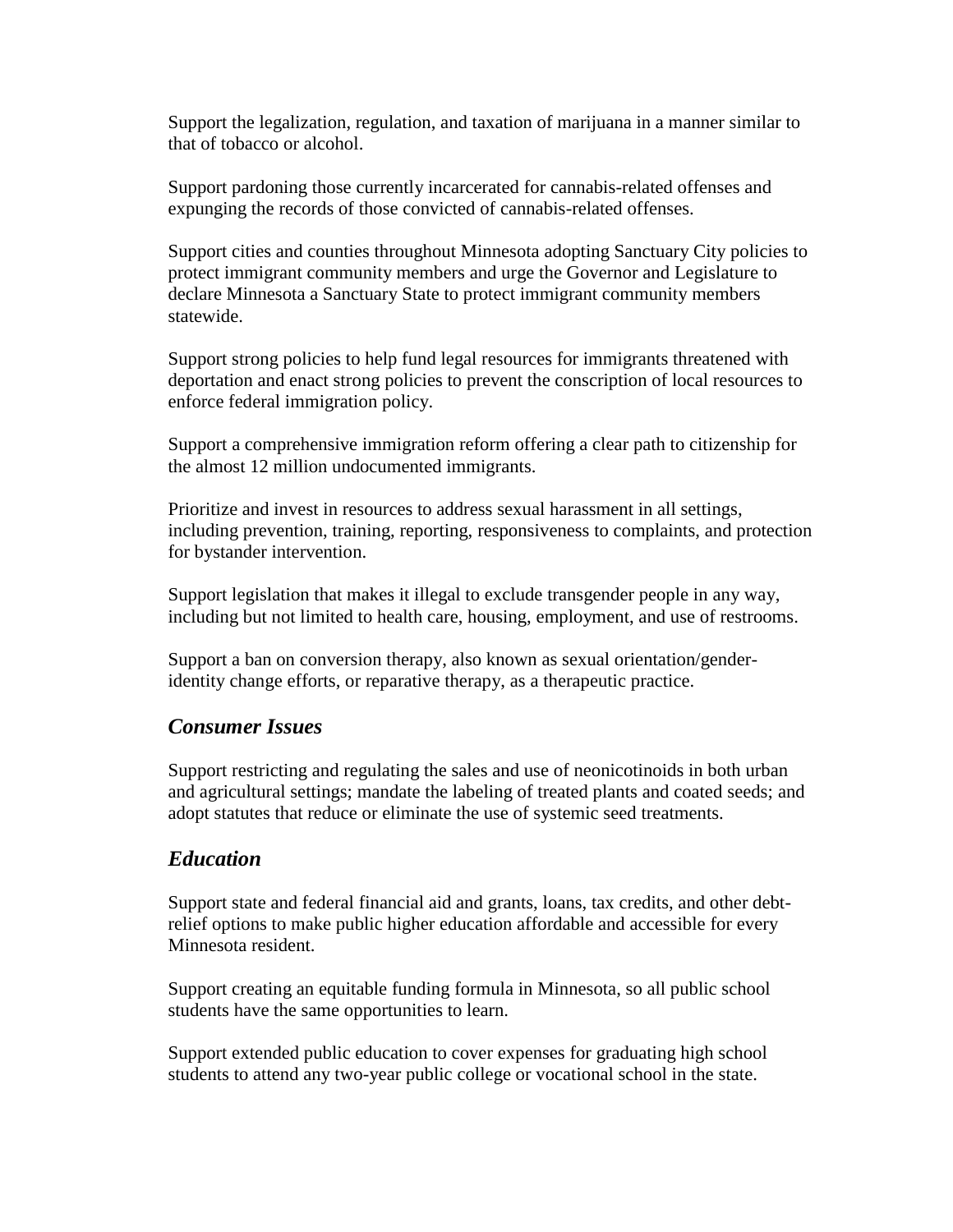Support increased resources for vocational and technical training in high schools.

Support policies that help schools recruit and maintain teachers of color.

Support funding for universal, school-based, pre-k taught by licensed professional teachers in all Minnesota schools.

Oppose all vouchers for non-public school.

Support increased access for the most vulnerable children to attend high-quality early care and education programs by expanding Early Learning scholarships; continued to support of Parent Aware and eliminating the waitlist for the Child Care Assistance Program so all children from low-income families can access quality early learning programs starting at birth.

Support sexual health education offered by public schools that is medically accurate, age-appropriate and inclusive of LGBTQ concerns.

Support significantly increased state and federal funding for special education and ELL services in order to provide a high-quality public education for every child.

Support increasing the number of school support personnel in the areas of school counselors, nurses, social workers, chemical dependency staff, psychologists and psychiatrists.

Support creating incentives for teachers with the least training and academic qualifications to improve their practice for the benefit of their students, appropriating money for training and mentoring programs to move Tier 1 and Tier 2 licensed teachers up to Tier 4.

## *Energy*

Support securing at least 50% of Minnesota's electricity from wind and solar by 2030, with a goal of eliminating coal by 2030 using 100% renewables by no later than 2050.

Support ensuring a racially and economically-just clean energy transition that creates high-paying jobs, encourages rural economic development, and provides everyone with access to the benefits of clean energy through programs and priorities to end energy poverty and allow community solar for all.

Support adoption of long-term tax credits for alternative energy systems.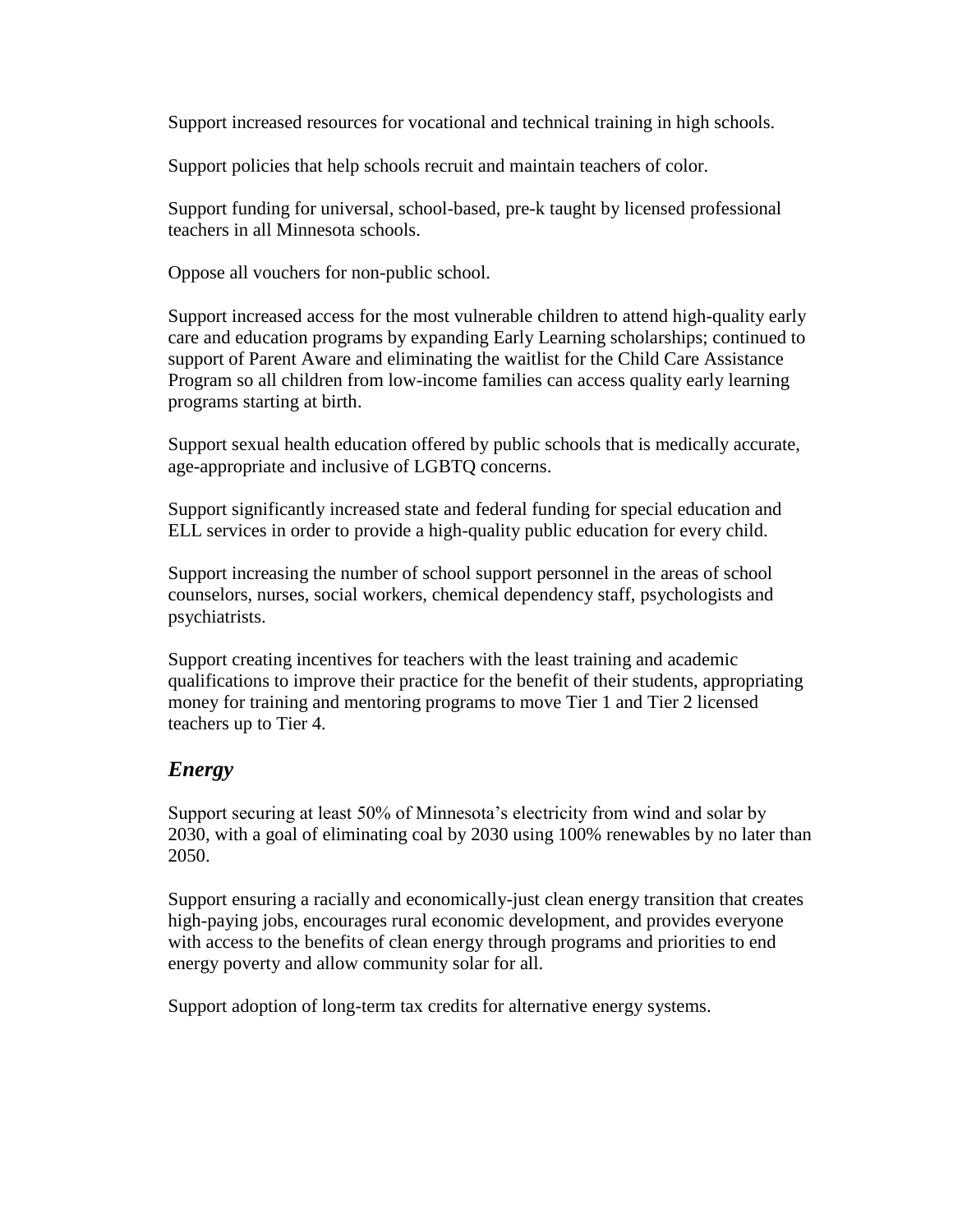### *Government Accountability to the Public*

Support establishment of a nonpartisan independent redistricting commission, representative of Minnesota's diversity, partisan balance, and geography, for all future redistricting.

Support and advocate for any efforts to overturn the Citizens United decision. 82.7%

Support comprehensive campaign finance reform legislation including full disclosure of all contributions and expenditures to end the flood of special-interest monies to political campaigns.

Support informed participation in the democratic process through public financing for political campaigns and/or through small donor campaign contributions such as matching funds, tax credits and small donor vouchers.

Support legislations that candidates for federal and statewide office be required to disclose their tax returns from the last five years.

## *Health and Human Services*

Support empowering Medicare to negotiate lower prescription drug prices.

Support legislation that enacts the Minnesota Health Plan at the state level while also supporting enactment of "Medicare for All" at the national level.

Support requirements that state regulated health plans cover all FDA-approved contraceptive medications and device categories, as well as no-cost patient education and counseling.

Support ensuring protection of and good care for our senior citizens, elders and vulnerable adults by supporting Governor Dayton's Elder Abuse Consumer Workgroup recommendations.

Support the ability of terminally ill adults to have access to a full range of end of life options.

Support full implementation and enforcement of mental-health parity laws to ensure individuals with mental illnesses and substance use disorders receive needed treatment.

Support the Quality Care Act to require minimum safe ratios of registered nurses to staff.

Oppose any changes to Medicaid that would reduce benefits, eligibility, or number or people enrolled.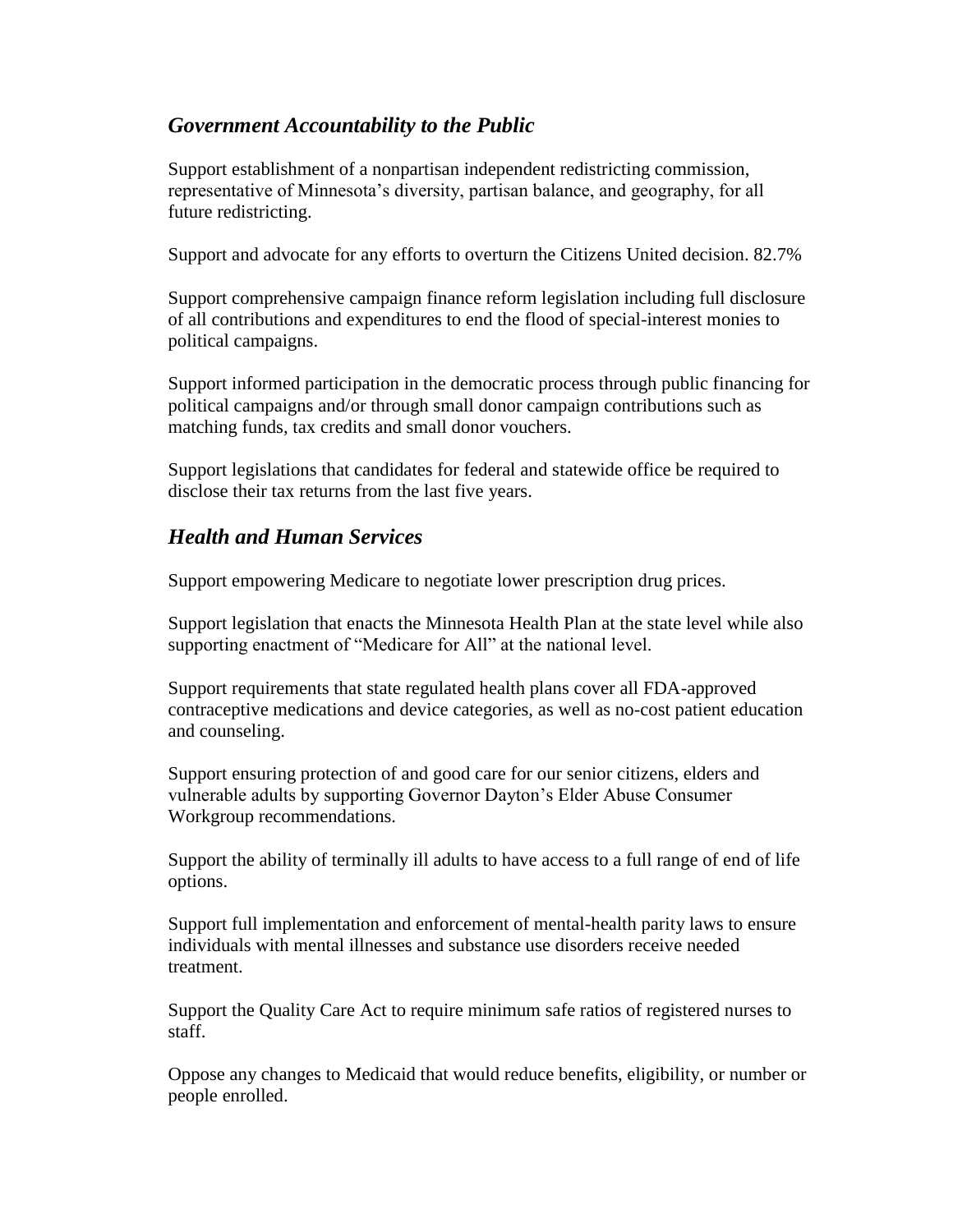### *Labor and Employment*

Support a statewide \$15.00 minimum wage for all workers, with no tip penalty.

Support a paid family leave social insurance program that provides access to a minimum of 12 weeks of partial wage replacement for all workers for family leave and 12 weeks of medical leave covering a comprehensive set of critical life changing events.

Support the Wage Theft Prevention Act to establish a statutory definition of wage theft, making it a specific violation of the law and provide more authority for the Minnesota Department of Labor & Industry to get wage records.

Support a statewide, earned sick and safe time law that guarantees all workers have access to sick and safe time benefits that are fully paid and enforced.

Oppose all "Right to Work" legislation, and any amendments to the Minnesota Constitution, which attempt to support "Right to Work".

Oppose legislation or constitutional amendments which preempts or interferes with local governments' authority to establish minimum wages, benefits, working conditions, terms of employment, or attendance or leave policies - that exceed state or federal law.

## *Media and Internet Issues*

Support strong Net Neutrality protections at the federal and state level that ensure all citizens have equal access to and use of the internet, with fees and connectivity guaranteed the same for all, regardless of their size or scale of usage.

Support the implementation and expansion of the Border-to-Border statewide Broadband initiative by providing stable multi-year funding; by eliminating corporate-monopoly sponsored restrictions, obstacles, and preemptions; by encouraging municipalities and rural co-operatives to install and own their own fiberoptic networks.

Support treating all internet access and services in Minnesota as public utilities and support granting the State Public Utilities Commission authority to oversee the installation, operation, and regulation of a robust, statewide fiber-optic broadband network.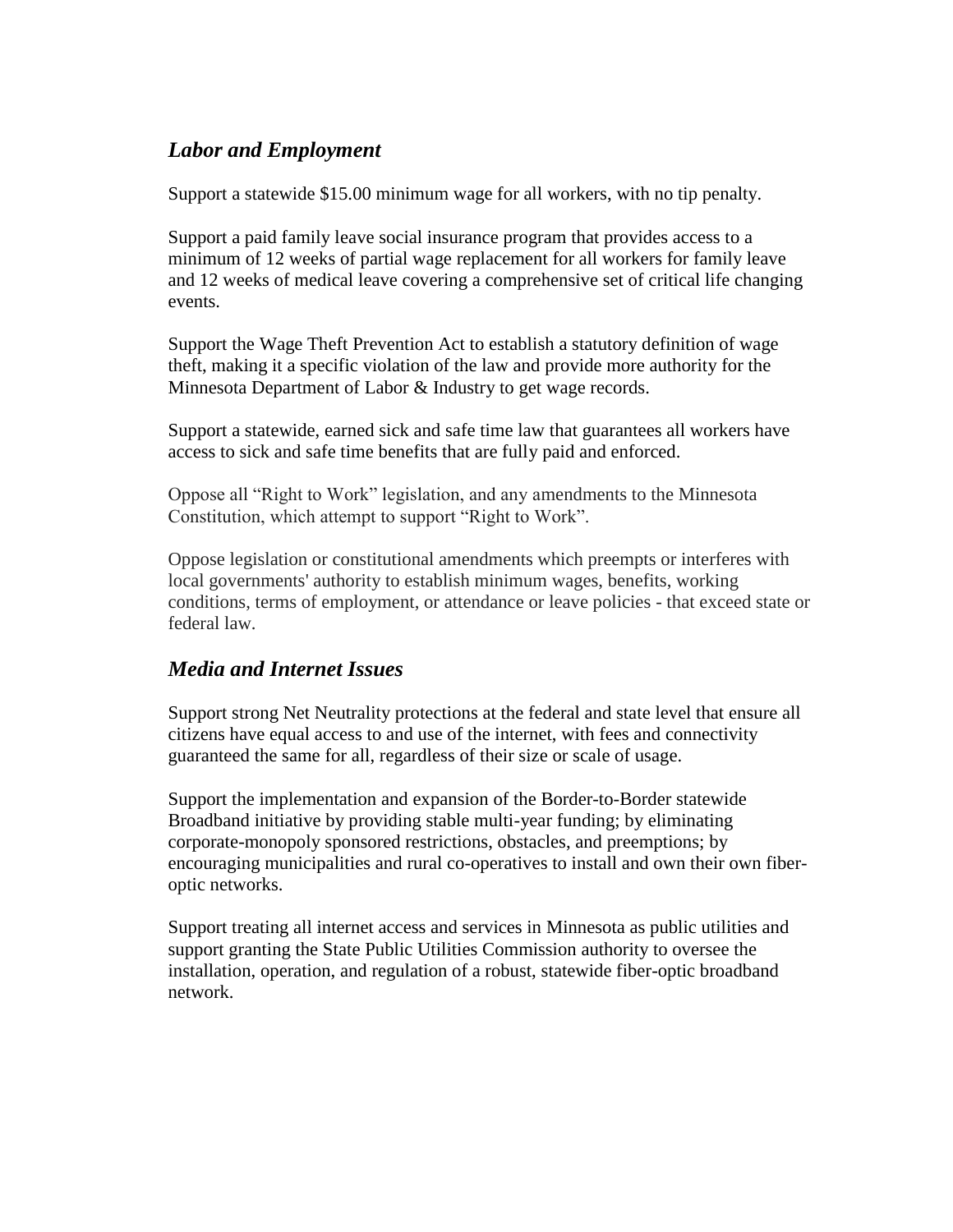### *Natural Resources and the Environment*

Support funding and legislation to improve monitoring assessment, restoration, and protection of Minnesota waters.

Support the United States rejoining the Paris Climate Accord, and that Minnesota cooperate with other states towards the goals of the Paris Accord.

Oppose circumvention, weakening, or repeal of environmental laws, or administrative procedures, when this jeopardizes environmental regulations, due process, or public participation, and support strict enforcement of all such regulation and treaty rights and repeal the power of eminent domain for crude oil pipelines.

Support legislation that requires all crude oil pipelines transiting Minnesota to have Environmental Impact Statements (EIS), to have financial assurance for spill and abandonment cleanup, and respects the right of sovereign nations to determine what construction projects take place in their respective territories and require abandonment cleanup.

## *Public Safety and Crime Prevention*

Commit to gun violence protection by supporting common sense prevention measures, including but not limited to: passing Universal Criminal Background Check and Gun Violence Protection Order bills; making state funds available for gun violence programs; and removing prohibitions in current state law against the collection of gun- related data for the purpose of public health research.

Support banning the sale of military style, semi-automatic weapons designed to use high-powered ammunition and high-capacity magazines.

Support requirements that that police training must spend at least equal time training in peaceful de-escalation tactics as in use of force tactics.

Support steps to reduce incarceration and its negative impacts through investment in alternatives to incarceration, sentencing reform, and supervised release policies.

Support the prohibition of for-profit incarceration facilities from operating or leasing facilities in the State of Minnesota.

Support the State of Minnesota allowing driver's licenses for undocumented residents.

Oppose "Stand your ground" or "shoot first" laws which allow the use of deadly force anytime a person subjectively believes his or her life is threatened – even if there is a clear and safe way to avoid the danger.